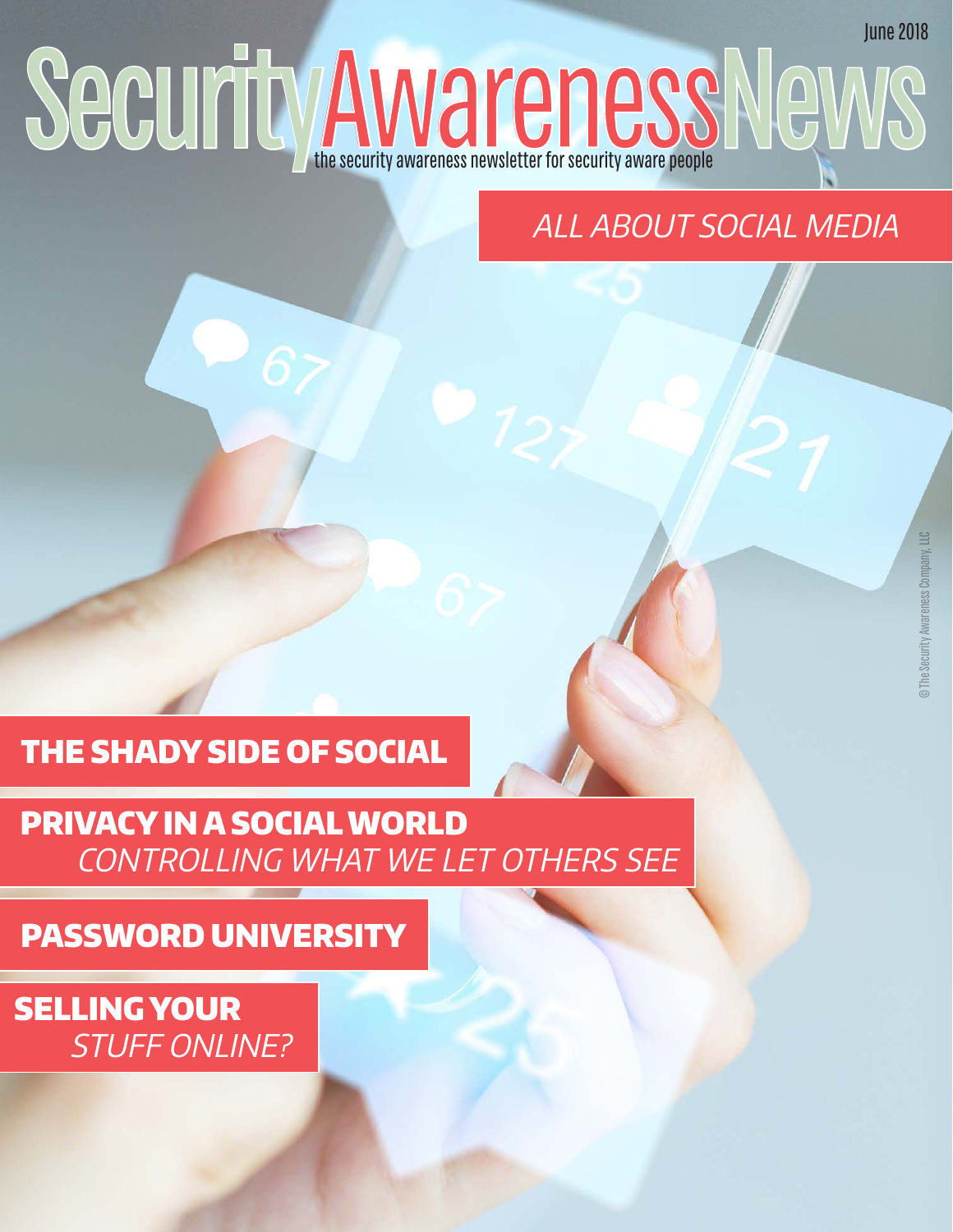# **The Shady Side of Social**

By the year 2021, the number of social media network users worldwide is expected to surpass 3 billion. That's a lot of people generating content and sharing personal information.

The social media explosion over the last several years has created a cultural phenomenon where seemingly everything is documented. From dating apps to neighborhood watch groups, information has never been more accessible, nor has its life cycle been so infinite. What happens on the internet, stays on the internet.

This accessibility, of course, isn't necessarily a good thing. Scammers now have a huge market to target. Misleading headlines can circulate and distort the accuracy of information. Newsfeeds and timelines provide a massive data stream for phishing attacks and social engineers. And the websites/apps themselves harvest billions of data points about you, your friends, and your family.

At best, social media is a strong tool for communicating and accessing information. At worst, social media represents one of the biggest threats to our privacy (and our sanity). So how do you stay safe in this ever-expanding phenomenon? Only *friend* people you know in real life. Remember that you can't "unshare" something. Consider maxing out your privacy settings. And always follow our organization's policies regarding what is and what is not acceptable to share on social media.



**Five Things to Watch For When Socializing Online:**

#### **Clickbait Headlines**

Unbelievable headlines written with your click in mind can sometimes direct you to dangerous websites or

## **Fake Friends**

Social engineers impersonate people you know and send you friend requests in hopes of gaining access to private information.



## **Phishing Attacks**

Just like with random links in emails, think before you click on social media platforms, especially when it comes to shortened URLs, which can be used to hide their address.

### **Like-Farming**

A common scam found on Facebook which is known as likefarming, involves fake pages offering bogus promotions or free products in exchange for a like or a share. Once they get enough activity, they often switch the content to feature fraudulent material or they sell the page, along with your info, to other scammers.

## **Employment Cons**

Fraudsters target people looking for jobs by posting malicious ads that say something like "work from home Never forget that if something sounds too good to be true,

@ The Security Awareness Company, LLC © The Security Awareness Company, LLC

it's probably not true **The social media explosion over the last several years has created a cultural phenomenon where seemingly everything is documented.**

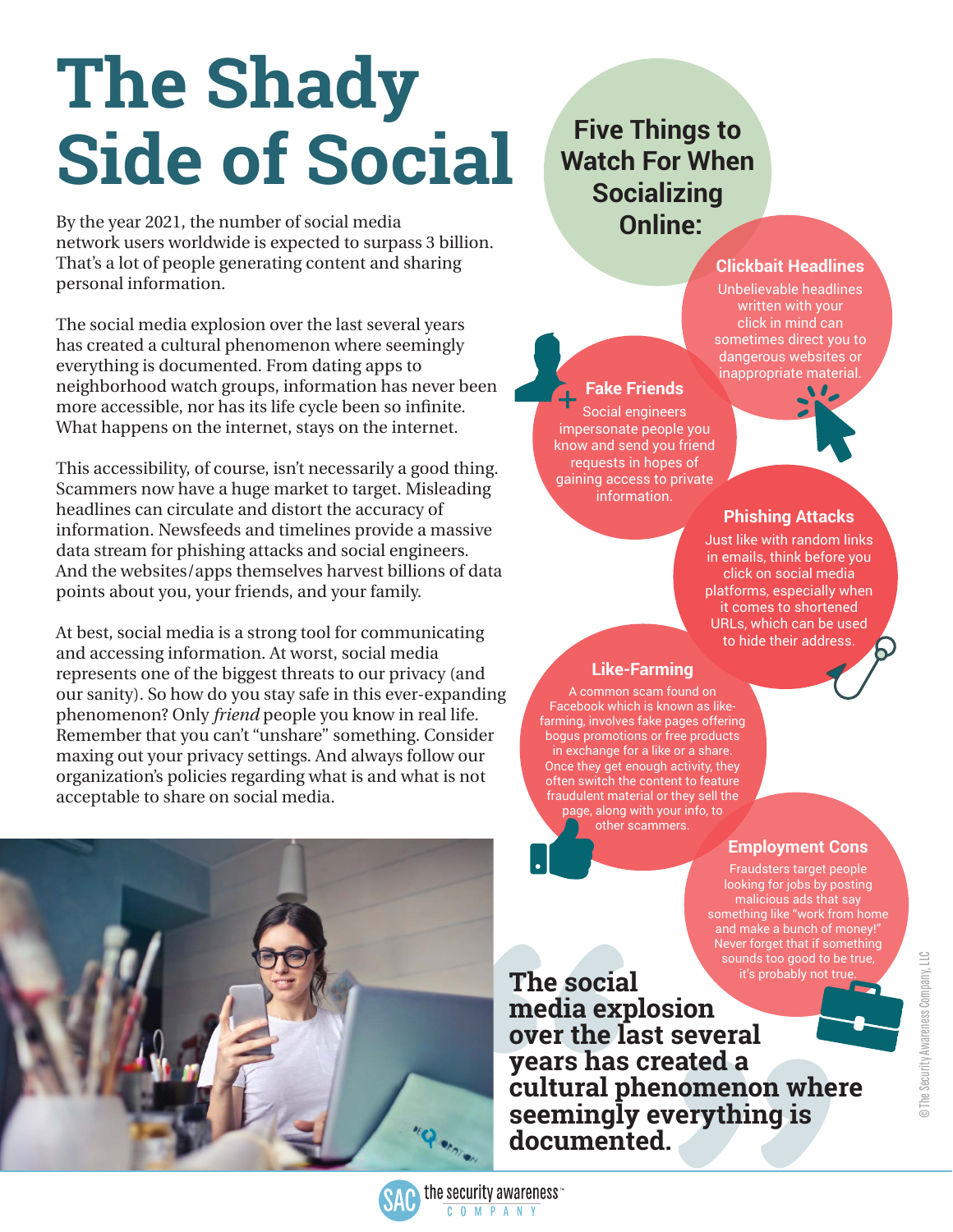# **PRIVACY IN A SOCIAL WORLD**

# Controlling What We Let Others See



If there are three words we should all heed when accessing social media, they are "less is more." The less you share, the more control you maintain of your personal information. Never forget that social media sites are in the business of data collection. For all intents and purposes, you are not their customer; you are their product. And they could sell your data to advertisers (who are the actual customers). So, guard your info closely and before posting anything, ask yourself the following questions:

#### **Could this post be used to steal my identity in any way?**

Avoid sharing personally identifiable information (PII) both intentionally or accidentally.

#### **Could this post have a negative impact on my personal or professional life?**

Remember that tweets and Facebook status updates, etc. exist forever. Even if you delete a post, it's possible someone took a screenshot of it. The internet never forgets.

#### **Will someone consider this post offensive?**

The whole idea behind social media is connecting with others. It's certainly more enjoyable to share positive information than divisive or manipulative information.

#### **Does this post inappropriately share info of my friends, family, or co-workers?**

It's not just your information you need to protect. Ensure that you are not posting sensitive info of other people, which includes the sharing or tagging a photo of them without their permission.

#### **Is there any chance I will regret posting this?**

Consider the ramifications of what you share before clicking "post".

#### **Does this violate organizational policy?**

Be discreet when posting anything about our organization, clients, and co-workers. Often, it's best to not discuss specific workrelated matters or problems on social media!



#### **Social Media and the Workplace**

Do you know which sites, if any, you're allowed to visit while at work? Do you know if you're allowed to use social media on work devices? If you're not sure, please ask. Following organizational policies is key to your role as a strong human firewall.



#### **Social Media at Home**

Kids will always want to join whatever trendy social media site or app is popular with their friends. So, as parents, we need to set limits on what our kids can access. That means staying up to date on what's out there and regularly reviewing privacy settings. In fact, just as policy helps to guide our behaviors and decisions here at work, a household security policy could help your family! Consider developing a family social media policy to establish which sites are allowed, what info can be shared, and with whom.



### **Check Your Own Privacy Settings!**

When was the last time you modified the privacy settings on your various social network profiles? When was the last time you Googled yourself or checked what others can find about you? When was the last time you cleaned up your "Friends" list to include only those friends you know and truly care to know in real life? It's a good idea to reevaluate your social networking privacy settings from time to time, so you maintain control of your personal posts and data.

> **Stay Secure on LinkedIn** [http://secaware.co/2pCiUzu](https://www.thesecurityawarenesscompany.com/2017/05/02/social-media-stay-secure-linkedin/)

### **Social Media How-Tos:** For site-specific information on keeping your accounts safe, check out the following links!

## **Practice Privacy on Facebook**

[http://secaware.co/2pU3Ew9](https://www.thesecurityawarenesscompany.com/2017/05/16/social-media-practice-privacy-facebook/)

## **Be More Cyber-Aware on Twitter**

[http://secaware.co/2qW2am4](https://www.thesecurityawarenesscompany.com/2017/05/09/social-media-cyberaware-twitter/)

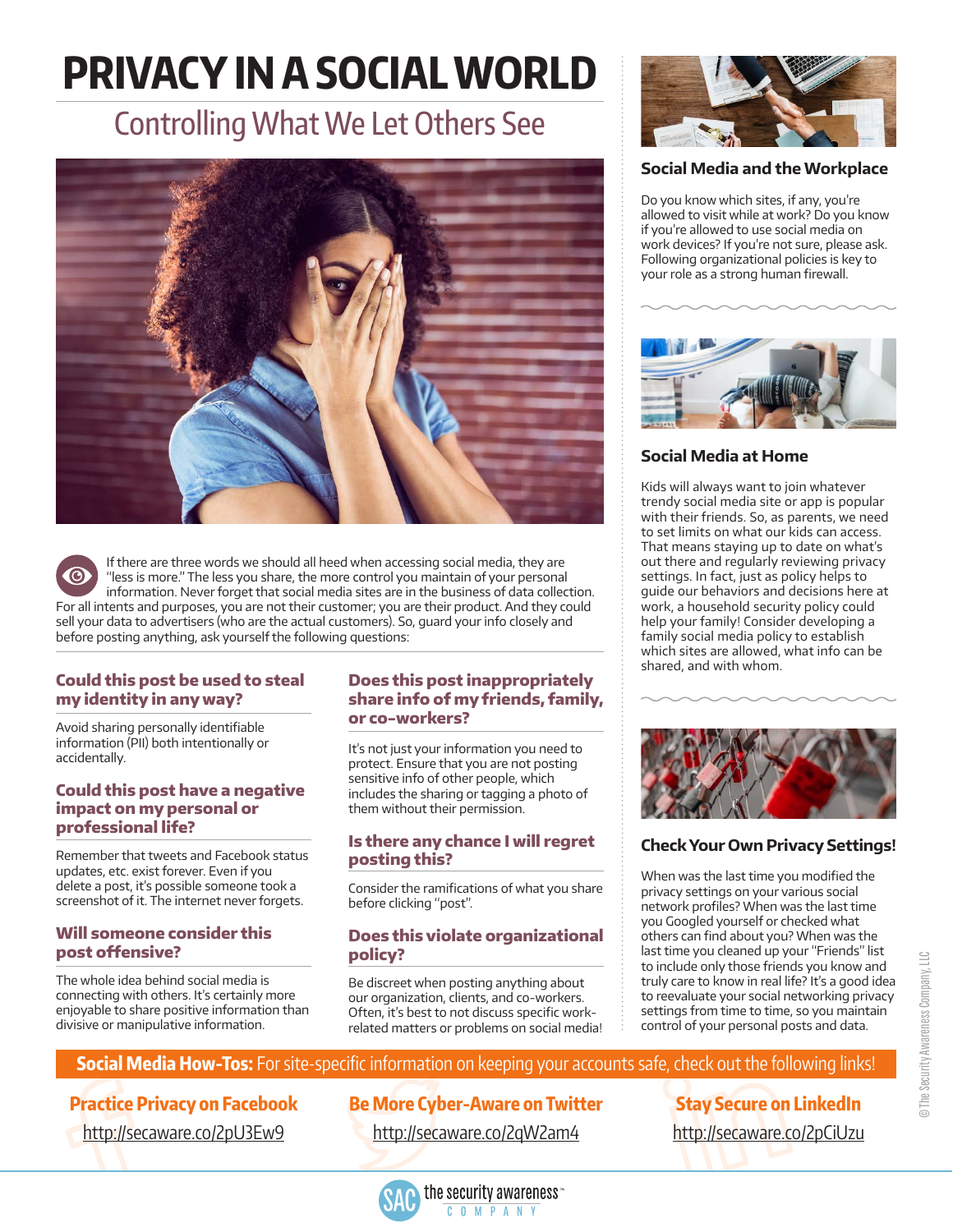# **PASSWORD UNIVERSITY**

**The average number of social media accounts held per person has doubled since 2013, from a little over four to nearly eight. And with each new account comes the need for a new username and password. Unfortunately, the temptation to use the same password for each account is too great for many people to ignore.** 

**As you can guess, using the same password for multiple accounts is a major security fail. Why? Because if someone cracks a database containing your password, such as what we saw with the Yahoo data breach, they'll have access to every account associated with that same password. With that in mind, let's review what it means to develop strong, unique passwords.**

## **SNL (Symbols, Numbers, and Letters)**

Remember to use symbols, numbers, and letters. Your password should contain all three. And mix up your upper and lowercase letters. This is an easy way to create unique codes.

## **MFA (Multi-Factor Authentication)**

Multiple factors provide extra security. Two-factor authentication, or multi-factor authentication, requires more than just one password to unlock an account. An additional code or pin is also required, and is typically sent to you via email or text. Utilize multiple factors wherever possible.

## **Password Managers**

At home, consider getting a manager. Password managers create, store, and sync your logins and passwords across multiple devices, and can automatically log you into your accounts. With a password manager, many of which are free, the only password you'll ever have to remember again is your master password (which unlocks the password manager giving you access to your accounts).

**Are you allowed to use a password manager here at work? Please ask!**

Read more: [http://secaware.co/2AkAflP](https://www.thesecurityawarenesscompany.com/2016/11/17/password-managers-yes-theyre-safe-yes-need-one/)

## **Longer Is Stronger**

Most security analysts recommend using a minimum of 12 characters. In fact, passphrases are actually better than passwords. Passphrases incorporate a group of words that form a phrase you can easily remember but is also hard to guess.

#### **Example: AlwaysFollowPolicy2018!!**

This passphrase, meant to be an example only, follows the SNL Triad to perfection. It utilizes upper and lowercase, satisfies the minimum character count, and can easily be remembered.

## **Mobile**

Protecting our smartphones, tablets, and laptops with strong passwords is just as important as protecting our bank accounts. Most devices will default to requiring a password. Don't bypass this default setting for any reason, and make sure the code or pattern you choose can't be easily cracked in the event your device is lost or stolen.

## **Most Important!**

Know and follow organizational password and authentication policies. And if you're not sure about something, please ask! There are no stupid questions when it comes to our collective security.

## **Biometrics**

Password alternatives such as fingerprint and retinal scanners are becoming more and more common. Even though they solve certain password issues, like complexity and uniqueness, they also present other privacy concerns. They can't be changed like traditional passwords for obvious reasons. And we should be aware that our fingerprints, and whatever else we use for biometrics, get stored alongside our personal details in massive databases, which can be compromised. Proceed with caution if you choose to use biometrics on your personal devices.